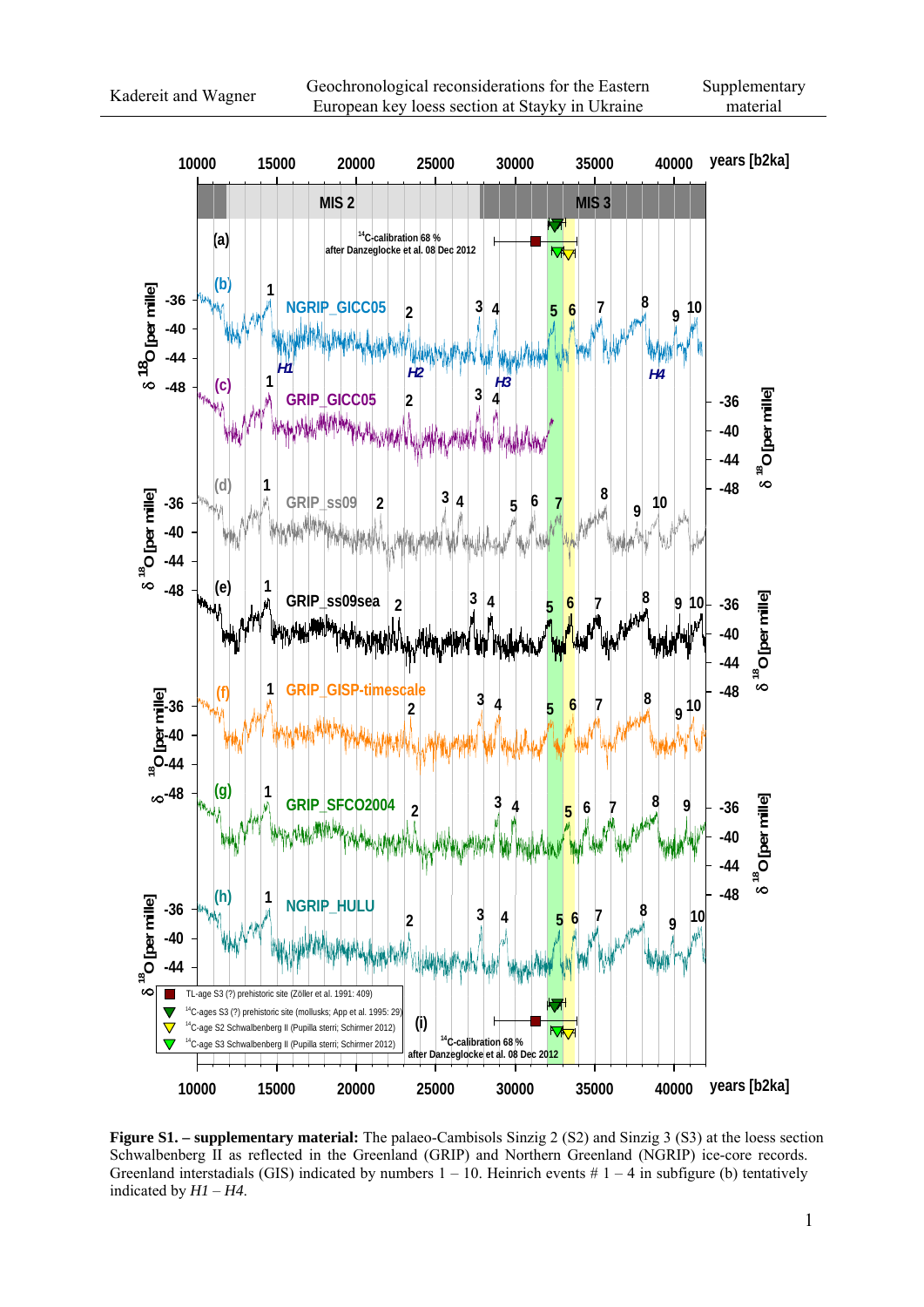**(a)** TL- and 14C-ages from Schirmer (2012; and literature quoted therein). Luminescence and radiocarbon ages are illustrated on the 1 sigma error level. The TL-age of Zöller et al. (1991) and the <sup>14</sup>C-ages of App et al. (1995) are from a cambisol from a loess section few decameters from the Schwalbenberg II site. According to Schirmer (2012) the cambisol, which apparently terminates the Middle Pleniglacial loess-palaeosol sequence, might correspond to Sinzig Soil 3 (S3) at the Schwalbenberg II section, in the figure legend denoted with a question mark ("S3  $(?)$ "). <sup>14</sup>C-calibration (1 sigma) occurred with CalPal\_online (Danzeglocke et al.,  $8<sup>th</sup>$  and  $8<sup>th</sup>$ December 2012). Sample numbers of App et al. (1995) are Pta-2721 and Pta-2722 which yielded calibrated ages of 32150 – 33190 cal BP and 32060 – 32920 cal BP, respectively. Samples KIA22209 and KIA22208 gave ages of  $32270 - 33040$  cal BP (for S3) and  $32910 - 33780$  cal BP (for S2). Please note that all <sup>14</sup>C-ages are from shell carbonate from molluscs which might overestimate the true age (cf. Lang et al., 2003). However, if these ages are accepted they could point to palaeosol formation during GIS6 for Sinzig Soil 2 (S2) and GIS5 for Sinzig Soil 3 (S3), respectively.

**(b) – (f)** data from the Centre for Ice and Climate/Niels Bohr Institute/University of Copenhagen: http://www.iceandclimate.nbi.ku.dk/; the  $\delta^{18}$ O-data are as based on Dansgaard et al. (1993), GRIP Members (1993) and Johnsen et al. (1997) (for more details see below).

**(b)** NGRIP with Greenland Ice Core Chronology 2005 (GICC05) (Andersen et al., 2006; Svensson et al., 2006) released 10 September 2007; file name 'GICC05 NGRIP 20y 10sep2007'; the NGRIP-data for the timewindow of 10 to 42 ka, as presented here, are all from core NGRIP2 only.

**(c)** GRIP with Greenland Ice Core Chronology 2005 (GICC05) (Andersen et al., 2006; Svensson et al., 2006) released 27 November 2006; file name 'GICC05\_NGRIP\_GRIP\_20y\_27nov2006'; prior to 11.7 ka the NGRIP-GICC05-timescale has been transferred to GRIP by the use of volcanic marker horizons and the linear interpolation in between Rasmussen et al. (2006; 2008).

**(d)** ss09-timescale (Johnsen et al., 1995) released 23 November 2000 by I.A. Mogensen; file name 'gripdelta.dat' (GRIP, oxygen isotopes, 20 years averages on GISP2 time scale, 375 - 103 000 yrs BP), colums 1-2.

**(e)** ss09sea or GRIP2001-chronology (Johnsen et al., 2001); ASCII-file (GRIP, oxygen isotopes, 20 year averages back to 122 kyrs BP.

**(f)** GISP-timescale as based on Alley et al. (1993), Meese et al. (1994) and Sowers et al. (1993) released 23 November 2000 by I.A. Mogensen; file name 'gripdelta.dat' (GRIP, oxygen isotopes, 20 years averages on GISP2 time scale, 375 - 103 000 yrs BP), colums 2-3.

**(g)** data of SFCO2004-timescale from the Pole-Ocean-Pole Project, Department of Earth Sciences, University of Cambridge: http://www.esc.cam.ac.uk/research/research-groups/pop/pop-project-data/pop-project-grip-dataon-sfcp2004-timescale; file name 'GRIP data on SFCP2004 timescale'; the SFCP2004-timescale (Shackleton et al., 2004) is based on the matching between the GRIP  $\delta^{18}$ O-record and the  $\delta^{18}$ O-record of planktonic foraminifera of piston core MD95-2042 (Shackleton et al., 2000) that is <sup>14</sup>C-dated by the use of a correctioncurve based on paired <sup>230</sup>Th/<sup>234</sup>U/<sup>238</sup>U and <sup>14</sup>C dates on pristine coral samples Fairbanks et al. (2005).

**(h)** Greenland-Hulu U/Th timescale: Greenland NGRIP stable oxygen isotope record from Andersen et al. (2006; 2008) and Svensson et al. (2006) tuned to the Hulu Cave U/Th chronology and  $\delta^{18}$ O-stratigraphy from Wang et al. (2001). Data-record from Weninger and Jöris (2008).

**(i)** like (a)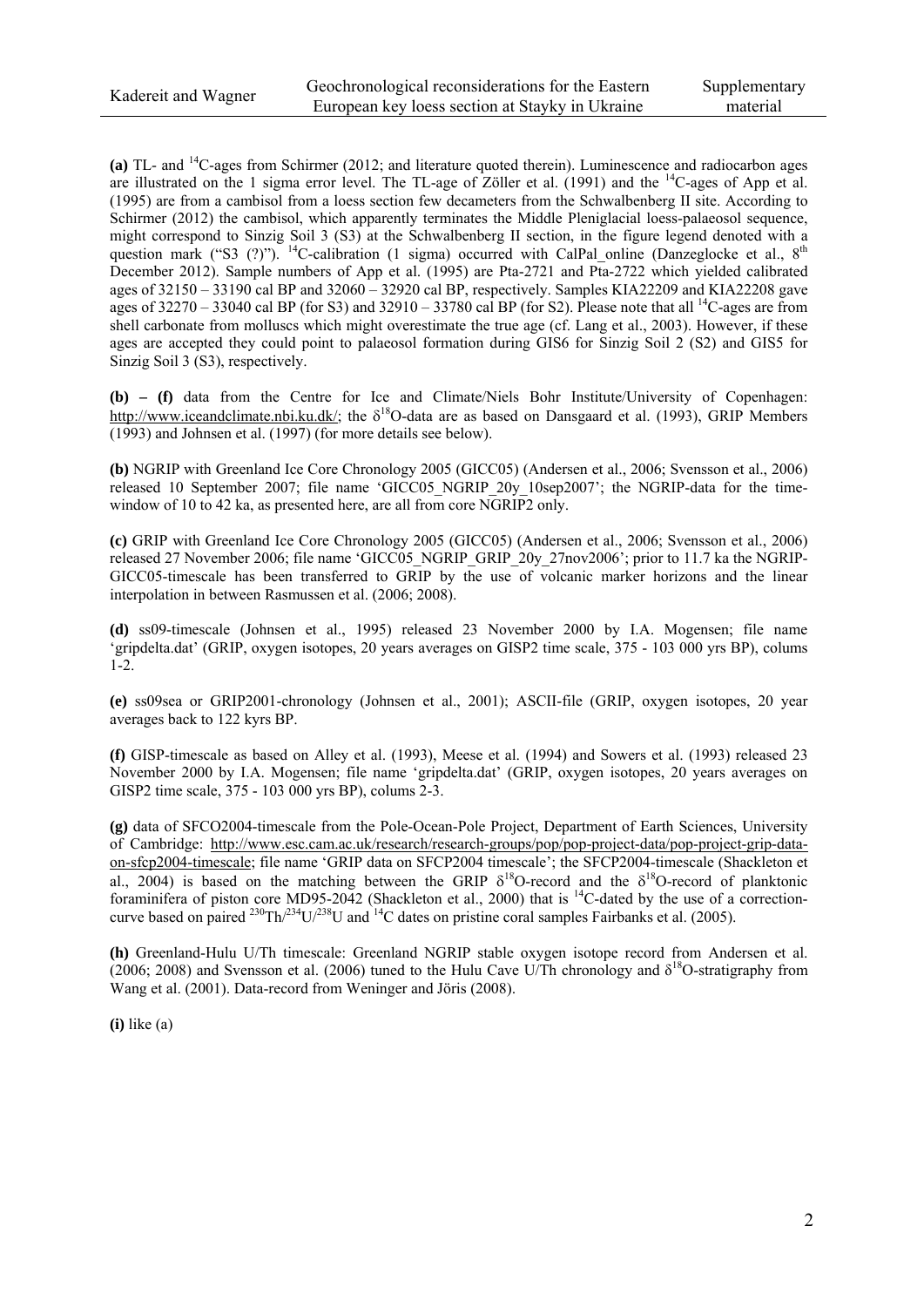

**Cariaco Basin ODP-Site 1002 sediment depth [m below sea floor]**

**Figure S2.** – supplementary material: Projection of the uncalibrated  $^{14}$ C-values from the Schwalbenberg II loess-palaeosol section in the Middle Rhine Valley in Germany onto the palaeoclimate record of the Cariaco Basin. The graph is based on figure 1 of Tzedakis et al. (2007). The data of the palaeoclimate record of ODPsite 1002 were taken from the supplementary information of Tzedakis et al. (2007, tables S1a and S1b). <sup>14</sup>C-data from the Schwalbenberg II section are from Schirmer (2012). They are AMS data from the gastropod species Pupilla sterri. Sinzig 3 Soil (S3): KIA22209, 28,200 +300/-290 14C BP. Sinzig 2 Soil (S2): KIA22208: 28,860  $+300/-290$  <sup>14</sup>C BP, KIA22208). The area between the two brown lines covers the plateau area matching the S2data. Like the calibrated <sup>14</sup>C-ages (cf. figure i – supplementary data), the uncalibrated data suggest a correlation with GIS6 (S2) and GIS5 (S3), respectively. The orange colored area indicates the time-window in which the Lohne Soil might have developed at the master loess section at Nussloch in southwestern Germany (cf. Kadereit et al., 2013).